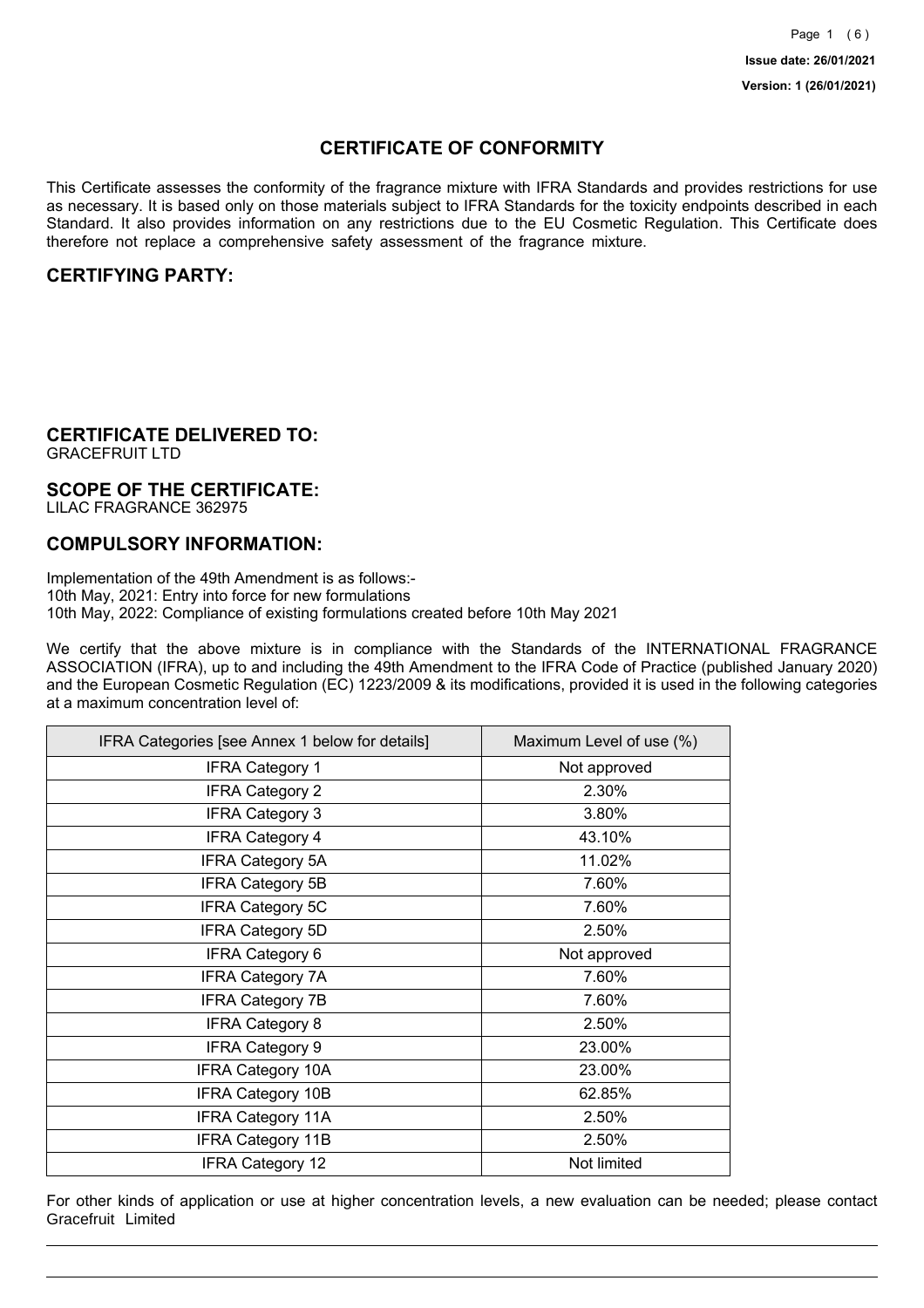## **EU COSMETIC INFORMATION:**

We certify that the above mixture is in compliance with the EU Cosmetic Regulation 1223/2009 and its amendments, provided it is used in the following applications at a maximum concentration level of:

| <b>Cosmetic Application</b>      | Maximum Level of use (%) |
|----------------------------------|--------------------------|
| Fine Fragrance                   | 20.05%                   |
| Eau de Toilette                  | 20.05%                   |
| Fragrancing cream                | 20.05%                   |
| Rinse off cosmetic products      | 20.05%                   |
| Other leave-on cosmetic products | 20.05%                   |
| Oral products                    | Not approved             |

Regulatory Affairs Department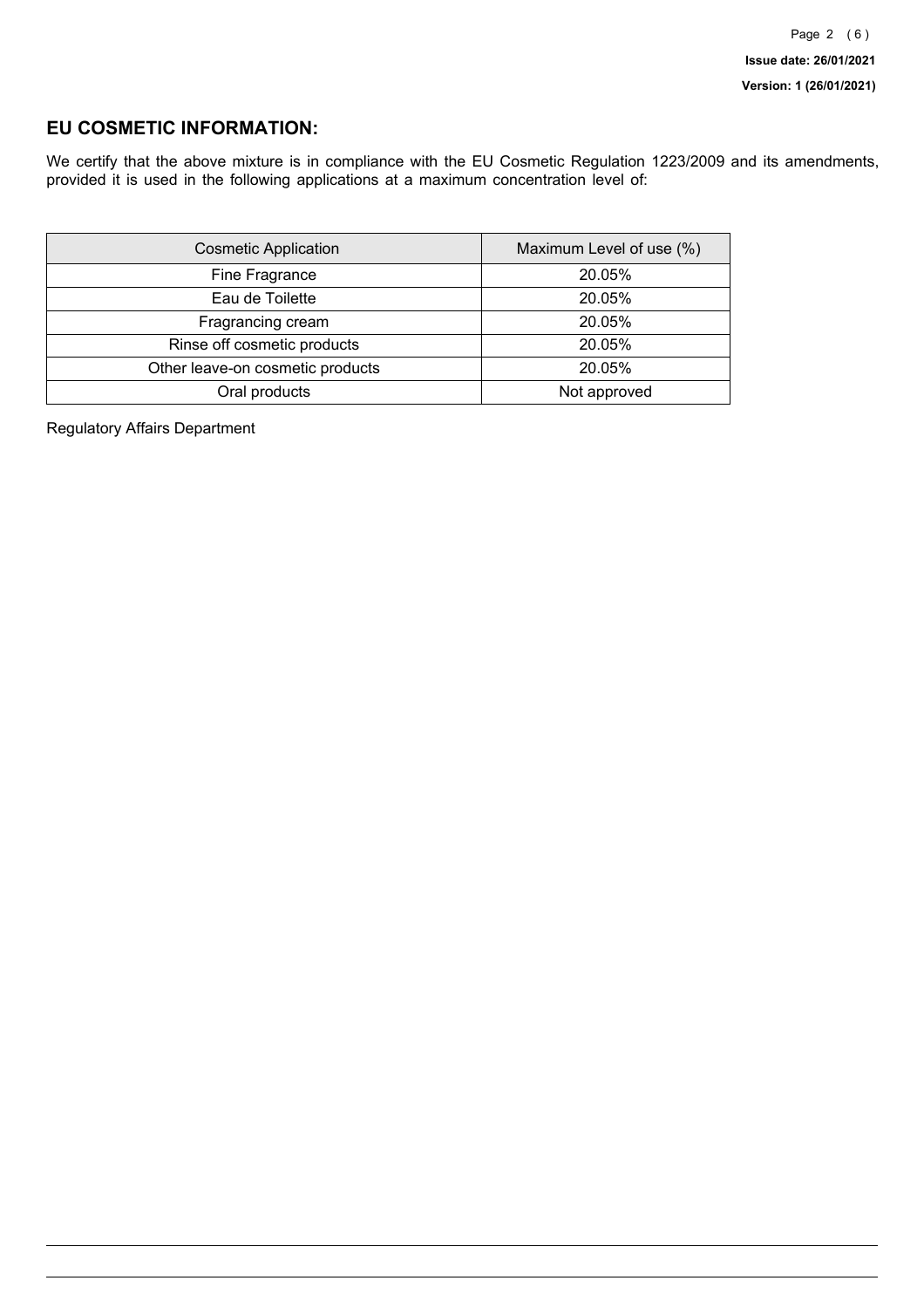### **ANNEX 1**

Below is an extract of information provided by IFRA in relation to types of application present in each IFRA Category. Additional information about IFRA Categories can be found in the Guidance to IFRA Standards, issued by IFRA.

| <b>IFRA Category</b>     | Product Type                                                                                                                                                                                                                                                                                                                                                                                                                                                                                                                                                                                                                                                                                                                                                                                                                                                                                                                                 |
|--------------------------|----------------------------------------------------------------------------------------------------------------------------------------------------------------------------------------------------------------------------------------------------------------------------------------------------------------------------------------------------------------------------------------------------------------------------------------------------------------------------------------------------------------------------------------------------------------------------------------------------------------------------------------------------------------------------------------------------------------------------------------------------------------------------------------------------------------------------------------------------------------------------------------------------------------------------------------------|
| IFRA Category 1          | Products applied to the lips: Lip products e.g. lipstick, lip balm; Childrens toys                                                                                                                                                                                                                                                                                                                                                                                                                                                                                                                                                                                                                                                                                                                                                                                                                                                           |
| <b>IFRA Category 2</b>   | Products applied to the axillae: Deodorant and antiperspirant products of all types; Body sprays/mists                                                                                                                                                                                                                                                                                                                                                                                                                                                                                                                                                                                                                                                                                                                                                                                                                                       |
| <b>IFRA Category 3</b>   | Products applied to the face/body using fingertips: Eye products e.g. eye make-up, eye moisturizer; Facial<br>make-up; Make-up remover; Nose pore strips; Wipes for face, neck, hands, body; Facial masks; Body<br>and face paint                                                                                                                                                                                                                                                                                                                                                                                                                                                                                                                                                                                                                                                                                                            |
| <b>IFRA Category 4</b>   | Products related to fine fragrance: Hydroalcoholic and non-hydroalcoholic fine fragrance of all types e.g.<br>Eau de Toilette, Parfum, Cologne, solid perfume, fragrancing cream, aftershaves of all types; Ingredients<br>of perfume and fragrance mixtures for cosmetic kits; Scent pads; Scent strips                                                                                                                                                                                                                                                                                                                                                                                                                                                                                                                                                                                                                                     |
| <b>IFRA Category 5A</b>  | Body lotion products applied to the body using the hands (palms), primarily leave on: Foot care products<br>e.g. creams, powders; Insect repellent for application to the skin; All powders and talc (excluding baby<br>powders and talc)                                                                                                                                                                                                                                                                                                                                                                                                                                                                                                                                                                                                                                                                                                    |
| IFRA Category 5B         | Face moisturizer products applied to the face using the hands (palms), primarily leave on: Facial toner;<br>Facial moisturizers and creams                                                                                                                                                                                                                                                                                                                                                                                                                                                                                                                                                                                                                                                                                                                                                                                                   |
| <b>IFRA Category 5C</b>  | Hand cream products applied to the hands using the hands (palms), primarily leave on: Hand cream; Nail<br>care products including cuticle creams; Hand sanitizers                                                                                                                                                                                                                                                                                                                                                                                                                                                                                                                                                                                                                                                                                                                                                                            |
| <b>IFRA Category 5D</b>  | Baby creams, baby oils and baby talc: Baby cream/lotion, baby oil, baby powders and talc                                                                                                                                                                                                                                                                                                                                                                                                                                                                                                                                                                                                                                                                                                                                                                                                                                                     |
| IFRA Category 6          | Products with oral and lip exposure: Toothpaste; Mouthwash, including breath sprays; Toothpowder,<br>strips, mouthwash tablets                                                                                                                                                                                                                                                                                                                                                                                                                                                                                                                                                                                                                                                                                                                                                                                                               |
| <b>IFRA Category 7A</b>  | Rinse-off products applied to the hair with some hand contact: Hair permanent or other hair chemical<br>treatments (rinse-off) e.g. relaxers, including rinse-off hair dyes                                                                                                                                                                                                                                                                                                                                                                                                                                                                                                                                                                                                                                                                                                                                                                  |
| <b>IFRA Category 7B</b>  | Leave-on products applied to the hair with some hand contact: Hair sprays of all types e.g. pumps,<br>aerosol sprays; Hair styling aids non sprays e.g. mousse, leave- on conditioners; Hair permanent or other<br>hair chemical treatments (leave-on) e.g. relaxers, including leave-on hair dyes; Shampoo - Dry (waterless<br>shampoo); Hair deodorizer                                                                                                                                                                                                                                                                                                                                                                                                                                                                                                                                                                                    |
| <b>IFRA Category 8</b>   | Products with significant anogenital exposure: Intimate wipes; Tampons; Baby wipes; Toilet paper (wet)                                                                                                                                                                                                                                                                                                                                                                                                                                                                                                                                                                                                                                                                                                                                                                                                                                       |
| IFRA Category 9          | Products with body and hand exposure, primarily rinse off: Bar soap; Liquid soap; Shampoo of all type;<br>Conditioner (rinse-off); Body washes and shower gels of all types; Baby wash, bath, shampoo; Bath gels,<br>foams, mousses, salts, oils and other products added to bathwater; Cleanser for face (rinse-off); Shaving<br>creams of all types e.g. stick, gels, foams; All depilatories (including facial) and waxes for mechanical hair<br>removal; Foot care products (feet are placed in a bath for soaking); Shampoos for pets                                                                                                                                                                                                                                                                                                                                                                                                   |
| <b>IFRA Category 10A</b> | Household care excluding aerosol / spray products: Hand wash laundry detergent; Laundry pre-treatment<br>of all types e.g. paste, sprays, sticks; Machine laundry detergents with skin contact e.g. liquids, powders;<br>Fabric softeners of all types including fabric softener sheets; Ironing water; Hand dishwashing detergent;<br>Hard surface cleaners of all types e.g. bathroom, kitchen cleansers, furniture polish; Toilet seat wipes;<br>Household cleaning products, other types including fabric cleaners, carpet cleaners, furniture polishes<br>sprays and wipes, stain removers, treatment products for textiles e.g. starch sprays; Floor wax; Dry<br>cleaning kits; Fragranced oil for lamp ring, reed diffusers, pot-pourri, liquid refills for air fresheners (non-<br>cartridge systems), etc.                                                                                                                          |
| <b>IFRA Category 10B</b> | Household aerosol/spray products: Animal sprays applied to animals; Air freshener sprays, manual,<br>including aerosol and pump; Aerosol/spray insecticides                                                                                                                                                                                                                                                                                                                                                                                                                                                                                                                                                                                                                                                                                                                                                                                  |
| <b>IFRA Category 11A</b> | Products with intended skin contact but minimal transfer of fragrance to skin from inert substrate without<br>UV exposure: Feminine hygiene conventional pads, liners, interlabial pads; Diapers (baby and adult);<br>Adult incontinence pant, pad; Toilet paper (dry)                                                                                                                                                                                                                                                                                                                                                                                                                                                                                                                                                                                                                                                                       |
| <b>IFRA Category 11B</b> | Products with intended skin contact but minimal transfer of fragrance to skin from inert substrate with<br>potential UV exposure: Tights with moisturizers; Scented socks, gloves; Facial tissues (dry tissues);<br>Napkins; Paper towels; Wheat bags; Facial masks (paper/protective) e.g. surgical masks not used as<br>medical device; Fertilizers, solid (pellet or powder)                                                                                                                                                                                                                                                                                                                                                                                                                                                                                                                                                              |
| <b>IFRA Category 12</b>  | Products not intended for direct skin contact, minimal or insignificant transfer to skin: Candles of all types;<br>Laundry detergents for machine wash with minimal skin contact (e.g. Liquid tabs, pods); Automated air<br>fresheners and fragrancing of all types e.g. concentrated aerosol with metered doses, plug-ins, electrical,<br>incense, liquid refills (cartridge); Air delivery systems; Cat litter; Cell phone cases; Deodorizers/maskers<br>not intended for skin contact e.g. fabric drying machine deodorizers, carpet powders; Fuels; Insecticides<br>e.g. mosquito coil, paper, electrical, for clothing, excluding aerosols/sprays; Joss sticks or incense sticks;<br>Dishwash detergent and deodorizers - for machine wash; Olfactive board games; Paints; Plastic articles<br>(excluding toys); Scratch and sniff; Scent pack; Scent delivery system (using dry air technology); Shoe<br>polishes; Rim blocks (Toilet) |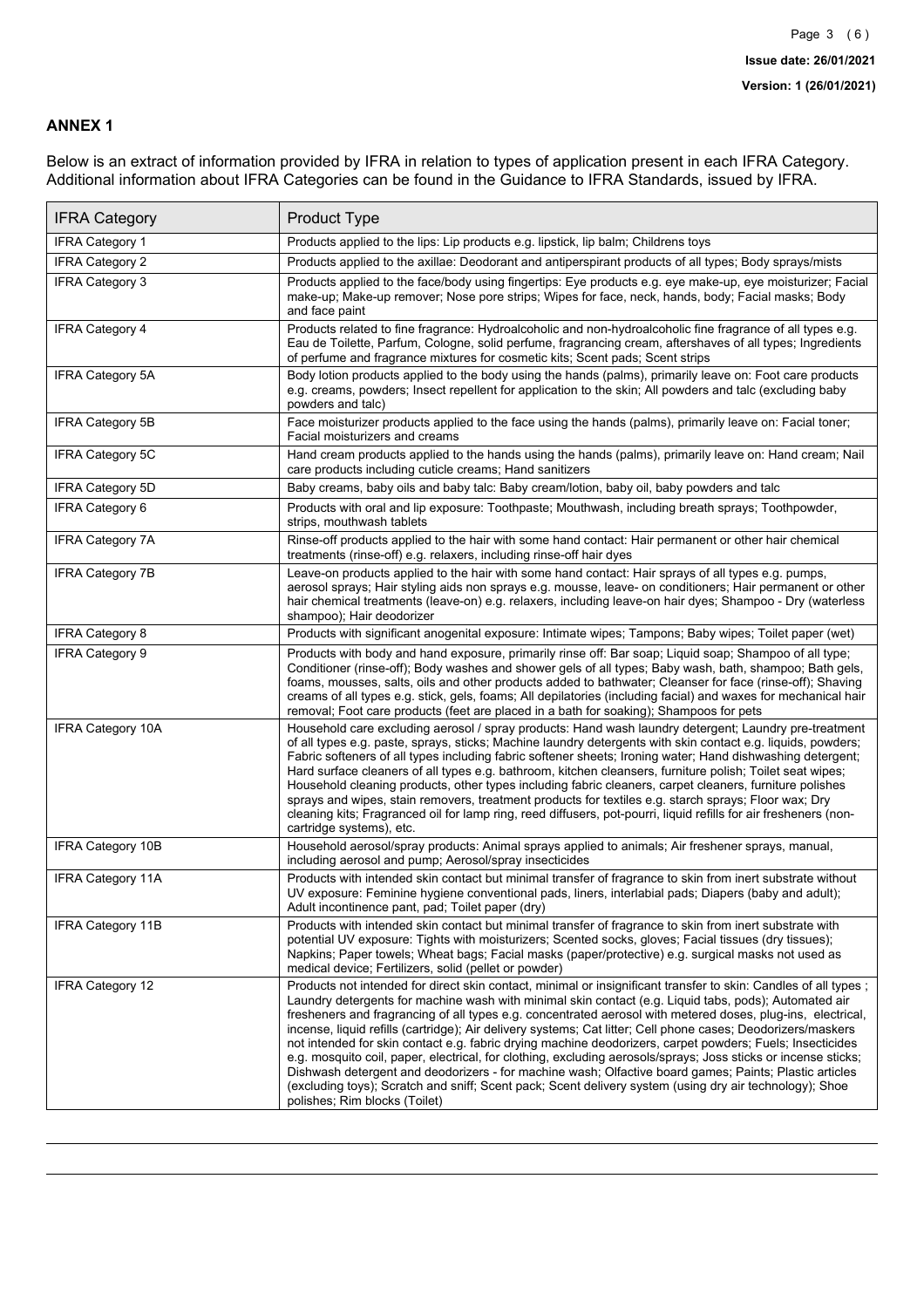## **IFRA CONFORMITY CERTIFICATE**

### **Customer: GRACEFRUIT LTD**

#### **Product: LILAC FRAGRANCE 362975**

We certify that the above item is in compliance with the Standards of the INTERNATIONAL FRAGRANCE ASSOCIATION (IFRA - 48th Amendment / published June 2015), provided it is used in the following classes at a maximum concentration level of:

| IFRA classes [see annex for detail] | Maximum level of use (%) |
|-------------------------------------|--------------------------|
| <b>IFRA Class 1 Limit</b>           | Not approved             |
| <b>IFRA Class 2 Limit</b>           | 4.01%                    |
| <b>IFRA Class 3.A Limit</b>         | 20.05%                   |
| <b>IFRA Class 3.B Limit</b>         | 20.05%                   |
| <b>IFRA Class 3.C Limit</b>         | 20.05%                   |
| IFRA Class 3.D Limit                | 20.05%                   |
| <b>IFRA Class 4.A Limit</b>         | 20.05%                   |
| <b>IFRA Class 4.B Limit</b>         | 20.05%                   |
| <b>IFRA Class 4.C Limit</b>         | 20.05%                   |
| <b>IFRA Class 4.D Limit</b>         | 20.05%                   |
| <b>IFRA Class 5 Limit</b>           | 20.05%                   |
| <b>IFRA Class 6 Limit</b>           | Not approved             |
| <b>IFRA Class 7.A Limit</b>         | 8.02%                    |
| <b>IFRA Class 7.B Limit</b>         | 8.02%                    |
| <b>IFRA Class 8.A Limit</b>         | 20.05%                   |
| <b>IFRA Class 8.B Limit</b>         | 20.05%                   |
| IFRA Class 9.A Limit                | 20.05%                   |
| IFRA Class 9.B Limit                | 20.05%                   |
| <b>IFRA Class 9.C Limit</b>         | 20.05%                   |
| <b>IFRA Class 10.A Limit</b>        | 20.05%                   |
| IFRA Class 10.B Limit               | 20.05%                   |
| <b>IFRA Class 11 Limit</b>          | 100%                     |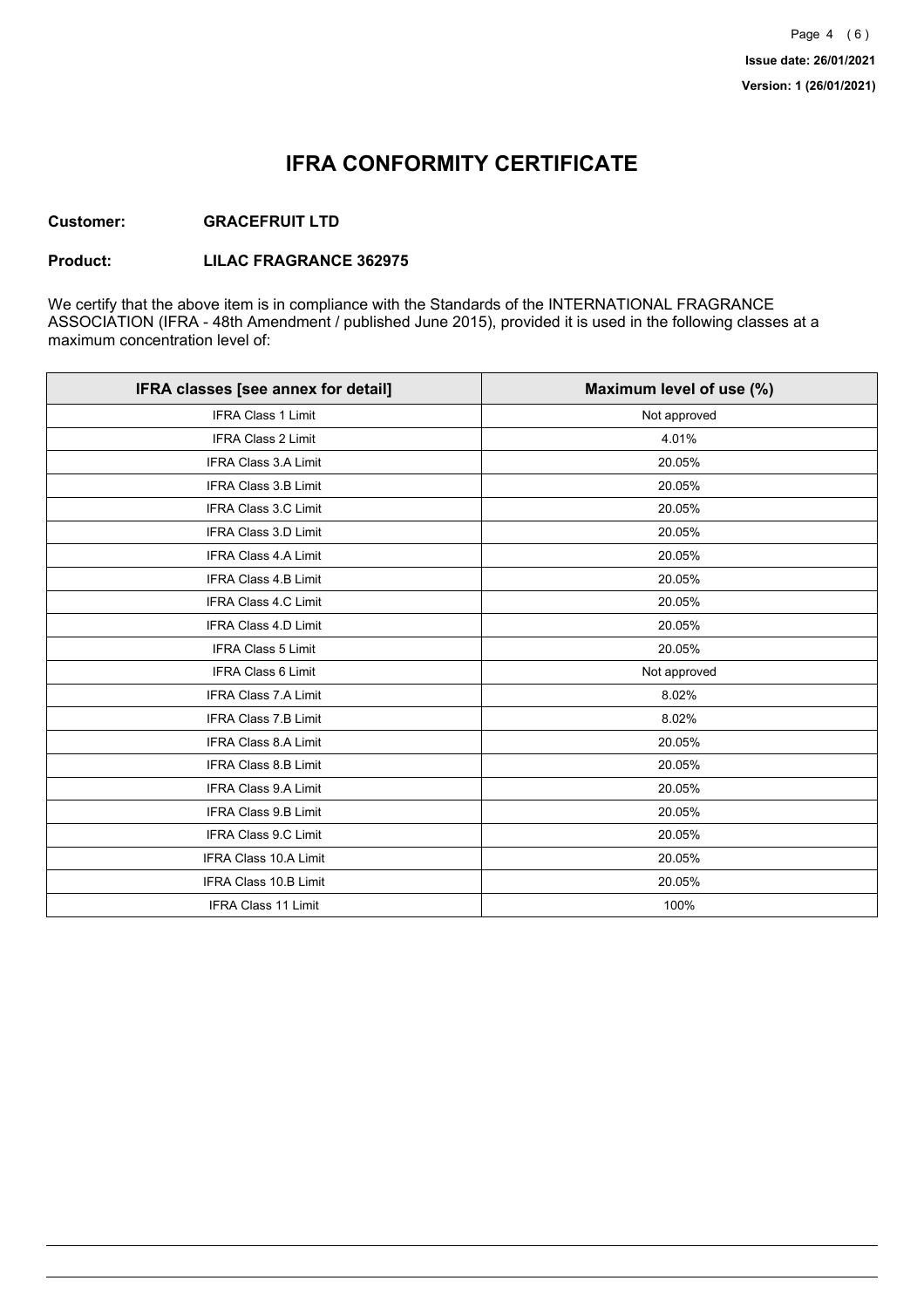# **IFRA CONFORMITY CERTIFICATE**

For other kinds of application or use at higher concentration levels, a new evaluation may be needed; please contact Gracefruit Limited.

The IFRA Standards regarding use restrictions are based on safety assessments by the Panel of Experts of the RESEARCH INSTITUTE FOR FRAGRANCE MATERIALS (RIFM) and are enforced by the IFRA Scientific Committee.

Evaluation of individual Fragrance ingredients is made according to the safety standards contained in the relevant section of the IFRA Code of Practice.

It is the ultimate responsibility of our customer to ensure the safety of the final product (containing this fragrance) by further testing if need be.

**Regulatory Affairs Department**